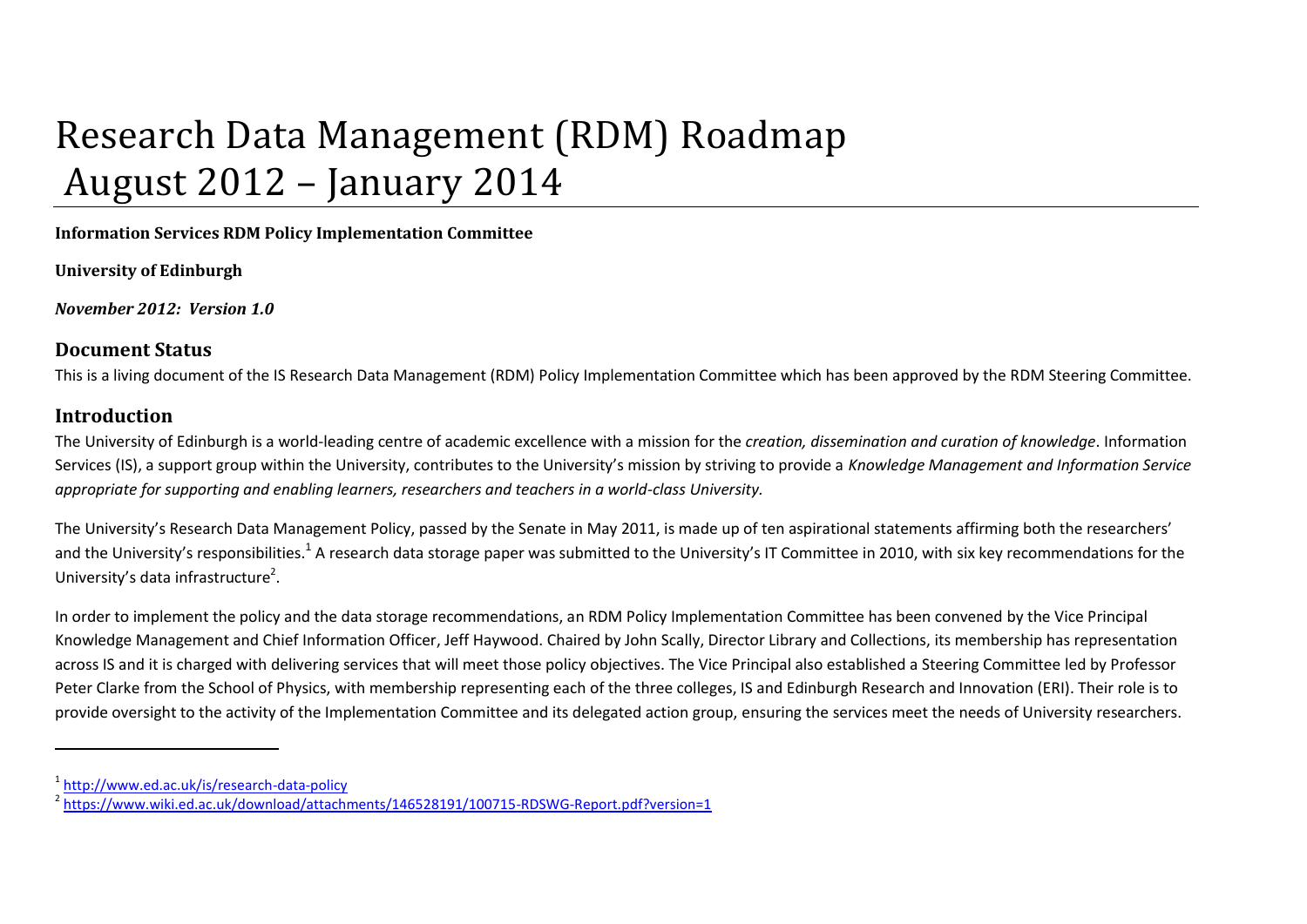

#### **Scope**

 $\overline{a}$ 

The Executive Summary of the Information Services Plan, 2012-13 states<sup>3</sup>, "Research data management & storage – policies, training, curation, preservation, baseline 0.5Tb/user," is a major IS-led project for the year. This roadmap sets out a high level plan for its delivery, noting objectives, outcomes, deliverables and target dates for the 18-month period July 2012- January 2014, across four strategic areas: **data management planning**, **active data infrastructure, data stewardship,** and **data management support**.

The roadmap follows up the business case submitted to the University IT Committee on 3 June, 2012 by Jeff Haywood<sup>4</sup>. Whereas that document estimated a cost of £1M one-off, and £250K recurrent, this Roadmap does not include itemised costs, which are to be agreed as part of the planning process.

#### **Timeframe**

The roadmap takes into account a two year planning horizon but is focused on what can be achieved in the current 18 month period. It is expected that after each phase, the roadmap will be reconstructed to account for further actions and deliverables towards objectives and outcomes in the next phases.

Phase 0: August 2012 – January 2013: largely a planning phase, with some pilot activity and early deliverables.

Phase 1: February – July 2013: Initial rollout of primary services.

Phase 2: August – January 2014: Continued rollout; maturation of services.

#### **Authors**

 $\overline{a}$ 

The roadmap was developed by members of the IS RDM Policy Implementation Committee's Action Group: Cuna Ekmekcioglu (VP's office), Sarah Jones (DCC), Stuart Lewis (L&C), Stuart Macdonald (EDL), Kerry Miller (DCC), Robin Rice (EDL), Orlando Richards (ITI), Tony Weir (ITI).

<sup>&</sup>lt;sup>3</sup> [http://www.ed.ac.uk/schools-departments/information-services/about/strategy](http://www.ed.ac.uk/schools-departments/information-services/about/strategy-planning/annual-plans-reports)[planning/annual-plans-reports](http://www.ed.ac.uk/schools-departments/information-services/about/strategy-planning/annual-plans-reports)

<sup>&</sup>lt;sup>4</sup>[https://www.wiki.ed.ac.uk/download/attachments/146528191/Paper\\_A\\_business\\_c](https://www.wiki.ed.ac.uk/download/attachments/146528191/Paper_A_business_case_RDS_RDM_Feb2012_penultimate-1.pdf?version=1) [ase\\_RDS\\_RDM\\_Feb2012\\_penultimate-1.pdf?version=1](https://www.wiki.ed.ac.uk/download/attachments/146528191/Paper_A_business_case_RDS_RDM_Feb2012_penultimate-1.pdf?version=1)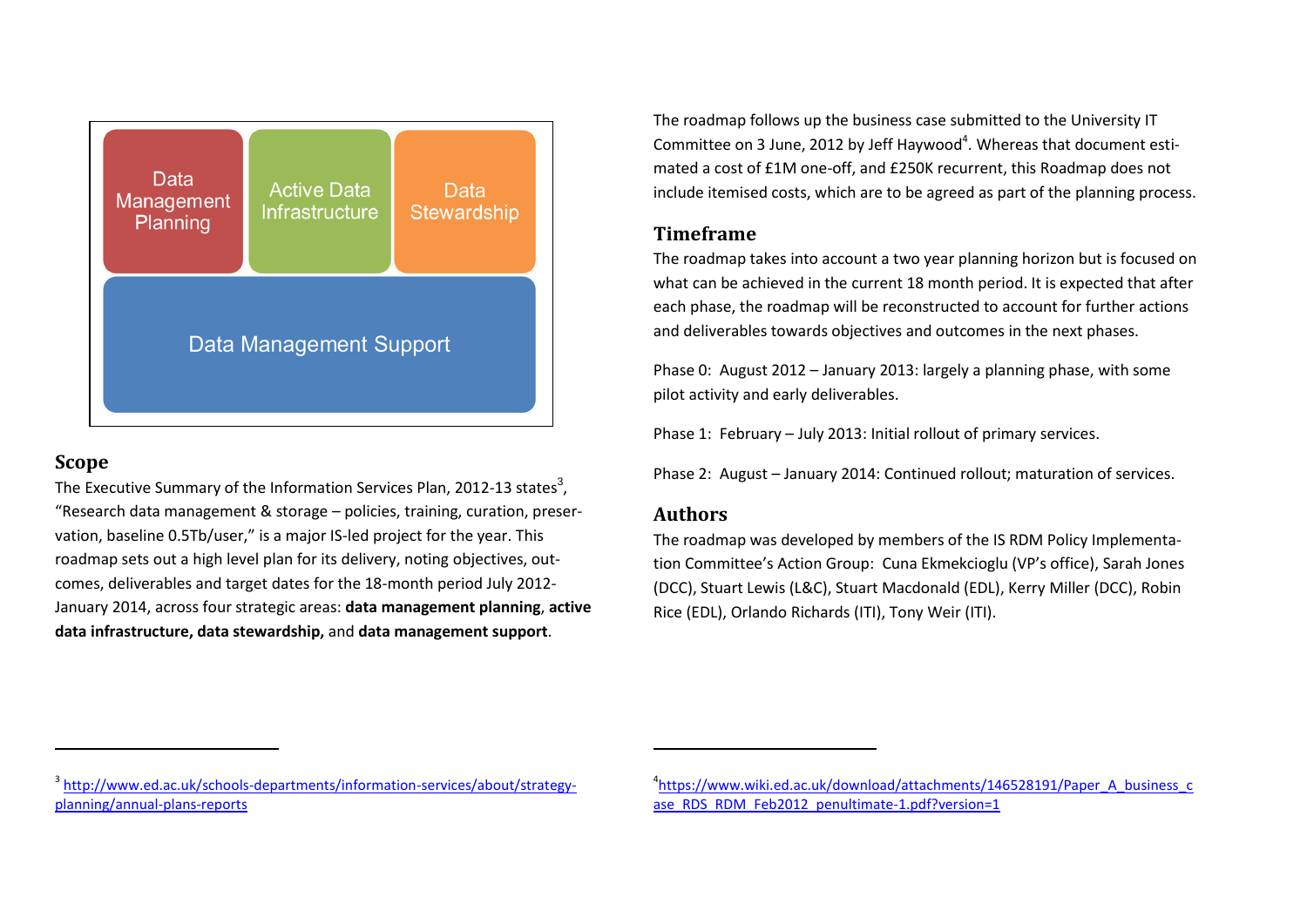## **Data Management Planning**

Support and services for planning activities that are typically performed before research data is collected or created.

Addresses RDM policy clauses 3, 4.

## Responsible: DCC and RDM Action Group

| Objective                                                                | <b>Outcomes</b>                                                                                                                                                    | <b>Actions</b>                                                                                            | <b>Deliverables</b>                                                                                                                                      | <b>Target</b><br>date |
|--------------------------------------------------------------------------|--------------------------------------------------------------------------------------------------------------------------------------------------------------------|-----------------------------------------------------------------------------------------------------------|----------------------------------------------------------------------------------------------------------------------------------------------------------|-----------------------|
| 1. Tailored DMP assis-<br>tance for PIs submitting<br>research proposals | Better alignment between IS, ERI<br>and schools<br>PIs have access to appropriate,<br>accurate information about IS<br>RDM services for their grant pro-<br>posals | Analyse recent DMPs in research proposals<br>Trial fast turnaround advisory service with<br>nominated PIs | Set of successful examples of<br>submitted DMPs gathered<br>from ERI and schools<br>DMP 'response team' estab-<br>lished within IS if deemed<br>required | Phase 0<br>Phase 2    |
| 2. Customise DMP Online<br>for optimal UoE use                           | Clear online service provision for<br>those PIs needing a data man-<br>agement plan                                                                                | User requirements analysis<br>Development of tool on own or DCC server.                                   | University branded DMP<br>Online tool<br>Boilerplate text about IS ser-<br>vices for use in DMPs                                                         | Phase 1<br>Phase 2    |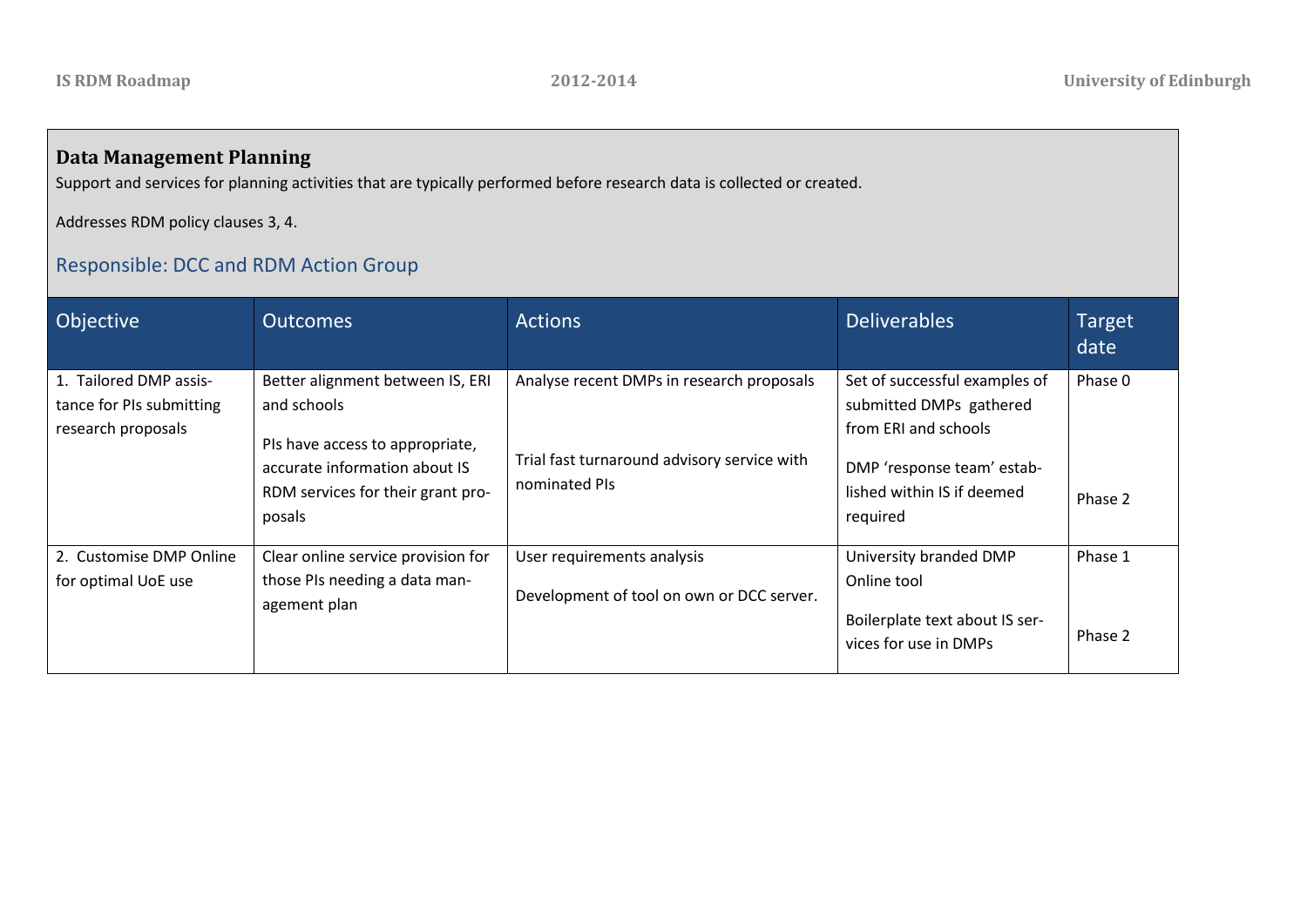## **Active Data Infrastructure**

The facilities to store active data (data that is actively being used in current research activities), to provide access to that storage through a number of channels, and tools to assist in working with the data.

Addresses RDM policy clauses 5, 8.

## Responsible: IT Infrastructure

| Objective                                                                                                                                      | <b>Outcomes</b>                                                                                                                                                                                              | <b>Actions</b>                                                                                                                                                                                                                                                                                                                                                                                                                                                                                                                                                                                 | <b>Deliverables</b>                                                                       | <b>Target</b><br>date |
|------------------------------------------------------------------------------------------------------------------------------------------------|--------------------------------------------------------------------------------------------------------------------------------------------------------------------------------------------------------------|------------------------------------------------------------------------------------------------------------------------------------------------------------------------------------------------------------------------------------------------------------------------------------------------------------------------------------------------------------------------------------------------------------------------------------------------------------------------------------------------------------------------------------------------------------------------------------------------|-------------------------------------------------------------------------------------------|-----------------------|
| 3. To provide a globally<br>accessible cross platform<br>file store with sufficient<br>capacity to satisfy majority<br>of researcher use cases | A large common data storage<br>infrastructure using standards<br>compliant technologies with ini-<br>tial access mechanisms available<br>to present this storage, and with<br>automated off-site data backup | Confirm high level requirements for resili-<br>ence and recoverability of the storage infra-<br>structure (e.g. single or dual site)<br>Pilot trial implementation to confirm suita-<br>bility<br>Purchase sufficient infrastructure of appro-<br>priate performance and capacity<br>Agree allocation and administration pro-<br>cesses; Cost service<br>Construct file store with initial access mech-<br>anisms to support native access from com-<br>mon desktop platforms:<br>Win-<br>dows: CIFS, Expandrive (sshfs)<br>Linux/Unix: NFS, sshfs, CIFS<br>Mac: CIFS, Expandrive (sshfs), NFS | Confirmation of high level<br>requirements and initial im-<br>plementation of file store. | Phase 1               |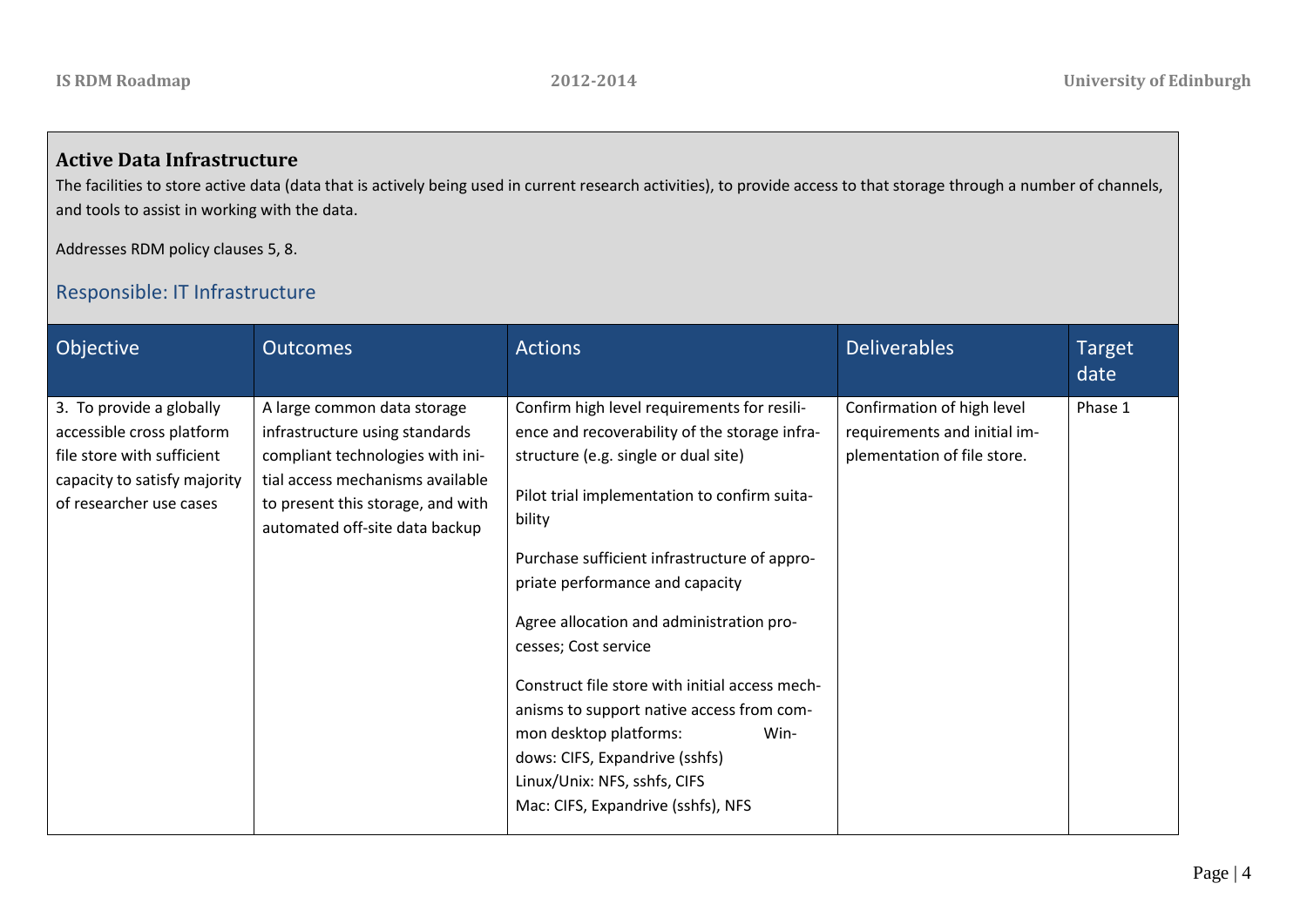| <b>IS RDM Roadmap</b>                                                                                             |                                                    | 2012-2014                                                                                                                                                                                                                                                                                                            |                                                                                                              | <b>University of Edinburgh</b> |
|-------------------------------------------------------------------------------------------------------------------|----------------------------------------------------|----------------------------------------------------------------------------------------------------------------------------------------------------------------------------------------------------------------------------------------------------------------------------------------------------------------------|--------------------------------------------------------------------------------------------------------------|--------------------------------|
| 4. Provide additional data<br>access mechanisms to better<br>support mobile devices and<br>external collaboration | File store meets more re-<br>searcher requirements | Gather requirements on researcher use<br>cases and pilot appropriate technologies.<br>In particular to investigate need for:<br>- Dropbox-like<br>- WebDAV<br>- Andrews File System<br>To implement those services which are<br>demonstrated to be needed and for<br>which appropriate technologies are<br>available | Additional data access<br>mechanisms to file store                                                           | Phase 2                        |
| 5. To provide mechanisms to<br>address backup and synchro-<br>nisation of mobile devices                          | Ensure recoverability of mobile<br>data.           | Confirm technical requirements.<br>If existing mechanisms cannot be used to<br>meet this requriement (eg Dropbox-like,<br>existing data backup mechanisms) then<br>cost and develop appropriate service.                                                                                                             | Understanding of require-<br>ments and, if appropriate,<br>services to ensure mobile<br>data recoverability. | Phase 2                        |
| 6. Provide a service to ensure<br>integrity and long term reten-<br>tion of golden copy research<br>data          | Data Archive/Data Vault service                    | Requirements gathering to confirm the<br>nature of this service.<br>Develop, pilot, cost and construct ser-<br>vice.                                                                                                                                                                                                 | Confirmed requirements for<br>data vaulting.<br>Provision of appropriate<br>service.                         | Phase 2                        |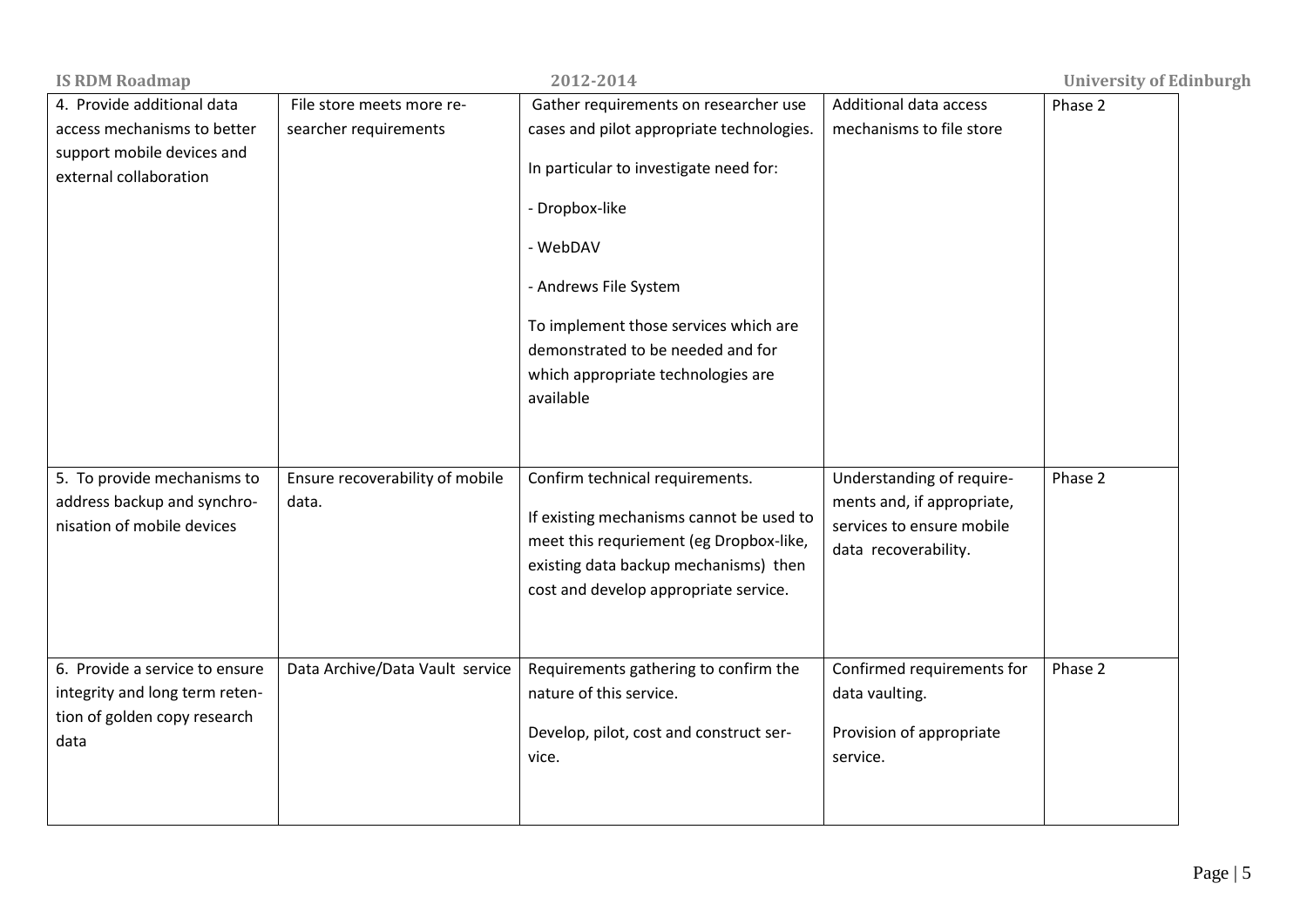## **Data Stewardship**

Tools and services to aid in the description, deposit, and ongoing management of completed research data outputs.

Addresses RDM policy clauses 6, 7, 9, 10.

## Responsible: Data Library and Digital Library

| Objective                                                                                                                                | <b>Outcomes</b>                                                                                                              | <b>Actions</b>                                                                                                                                                                                                 | <b>Deliverables</b>                                                                                          | Target<br>date     |
|------------------------------------------------------------------------------------------------------------------------------------------|------------------------------------------------------------------------------------------------------------------------------|----------------------------------------------------------------------------------------------------------------------------------------------------------------------------------------------------------------|--------------------------------------------------------------------------------------------------------------|--------------------|
| 7. To develop the data<br>repository for enhanced<br>deposit and discovery of<br>data collections generated<br>by University researchers | Number of new data collections<br>added to the repository<br>Metrics show increased use of<br>data collections in repository | Pilot use of Edinburgh DataShare by 2-3 re-<br>search groups to identify user requirements<br>Develop repository according to user re-<br>quirements using available software and<br>protocols where possible. | Case studies and use cases<br>based on piloted research<br>groups<br>Enhancements made to data<br>repository | Phase 0<br>Phase 1 |
| 8. To provide a registry of<br>research data assets in<br>support of the University                                                      | Researchers will have a system<br>for recording the location and<br>description of their data assets                         | Scoping exercise to determine capture and<br>maintenance mechanisms, software, stand-<br>ards, metadata, usability                                                                                             | Scoping report                                                                                               | Phase 0            |
| RDM policy                                                                                                                               | The University will have a record<br>of its data assets linked to re-<br>search project information                          | Analyse results of scoping exercise and agree<br>system specification                                                                                                                                          | Data asset registry implemen-<br>tation                                                                      | Phase 1            |
|                                                                                                                                          |                                                                                                                              |                                                                                                                                                                                                                | Registry is populated with a<br>subset of current projects                                                   | Phase 2            |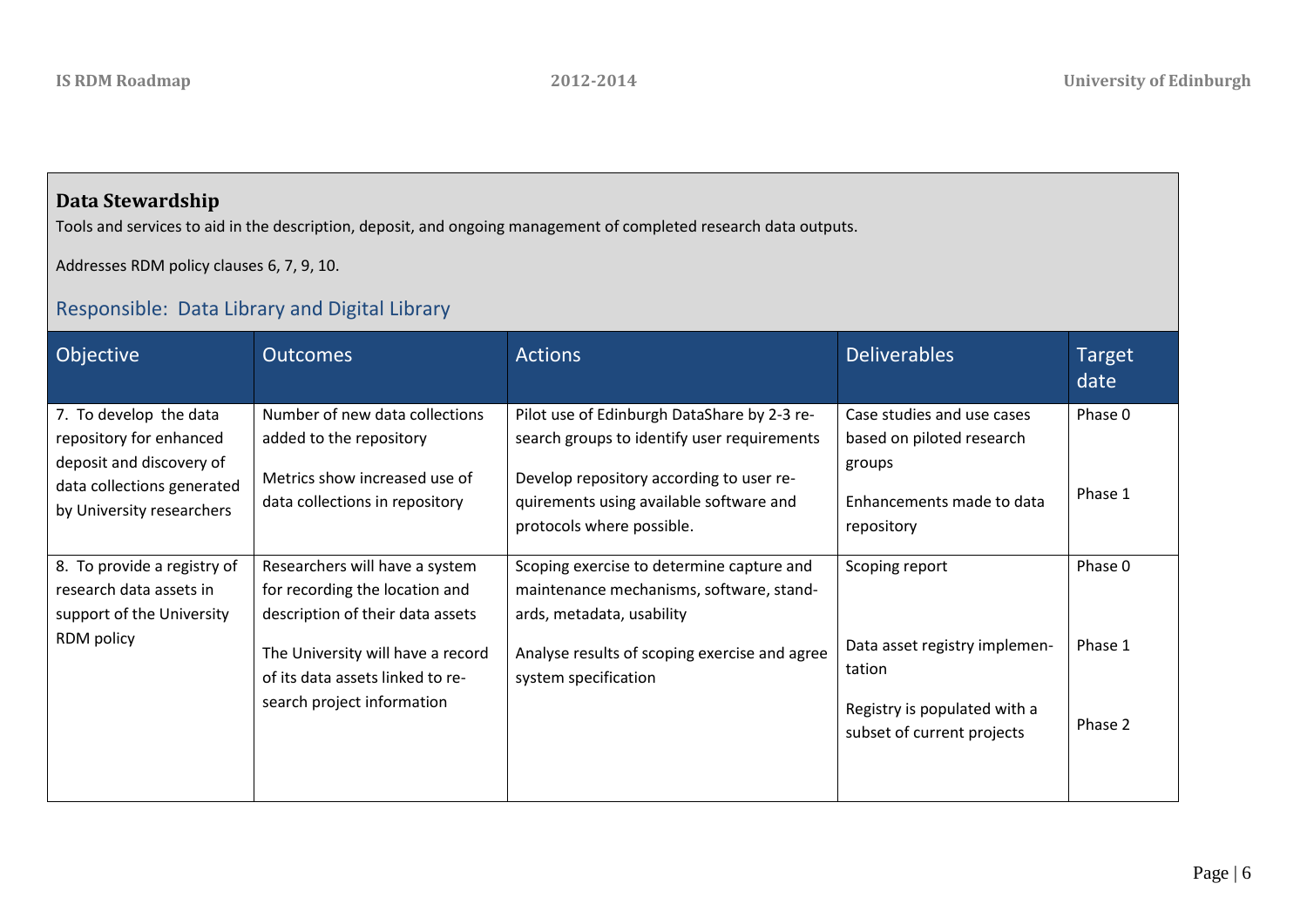| <b>IS RDM Roadmap</b>                                                                           |                                                                                                   | 2012-2014                                                                                                                         |                                                                                      | <b>University of Edinburgh</b> |
|-------------------------------------------------------------------------------------------------|---------------------------------------------------------------------------------------------------|-----------------------------------------------------------------------------------------------------------------------------------|--------------------------------------------------------------------------------------|--------------------------------|
| Objective                                                                                       | <b>Outcomes</b>                                                                                   | <b>Actions</b>                                                                                                                    | <b>Deliverables</b>                                                                  | <b>Target</b><br>date          |
| 9. To ensure efficient in-<br>teroperation between all<br>RDM systems as well as<br><b>PURE</b> | 'Joined up' set of data services<br>serving each stage of the data<br>lifecycle                   | Investigate opportunities for potential au-<br>tomation of data and metadata flows to<br>reduce duplication of effort             | Schematic flowchart showing<br>where flows can occur                                 | Phase 1                        |
|                                                                                                 |                                                                                                   | Design to incentivise good behaviour, e.g.<br>metadata input, open sharing, designation of<br>data custodians                     | Implement technologies to<br>put optimal flows in place                              | Phase 2                        |
| 10. To provide continuity<br>of access for data assets<br>with long-term value                  | Researchers trust University RDM<br>services to keep data safe accord-<br>ing to service policies | Develop acquisition, appraisal, preservation,<br>retention and disposal strategies and proce-<br>dures for research data services | Service definitions include<br>information about risks and<br>guarantees over time   | Phase 1                        |
|                                                                                                 | Preservation roles and responsi-<br>bilities are known within IS and<br>acted upon                | Develop preservation and access services<br>that fulfil the requirements of research fun-<br>ders                                 | Achieve a recognised trusted<br>repository status (such as<br>Data Seal of Approval) | Phase 2                        |
|                                                                                                 | Preservation and access require-<br>ments of funded grants are ful-                               |                                                                                                                                   | Investigate options for track-<br>ing data access dates                              | Phase 1                        |
|                                                                                                 | filled                                                                                            |                                                                                                                                   | Investigate requirements for<br>long-term digital preservation<br>of research data   | Phase 2                        |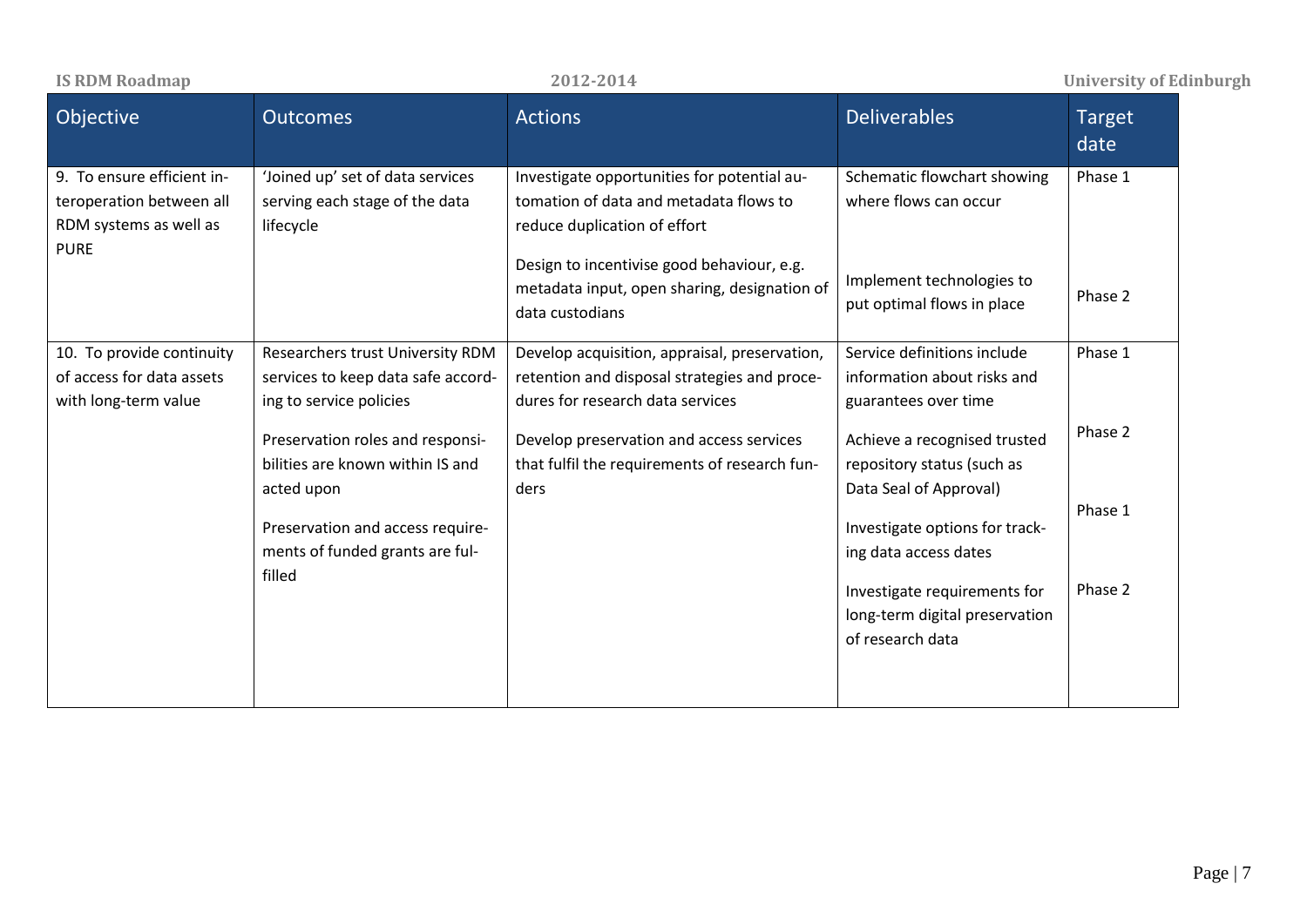## **Data Management Support**

General consultancy and support services

Addresses RDM policy clauses 1, 2, 4.

# Responsible: RDM Action group

| Objective                                                                                                                                          | <b>Outcomes</b>                                                                                                                                              | <b>Actions</b>                                                                                                                                                                                                              | <b>Deliverables</b>                                                                                                                           | <b>Target</b><br>date       |
|----------------------------------------------------------------------------------------------------------------------------------------------------|--------------------------------------------------------------------------------------------------------------------------------------------------------------|-----------------------------------------------------------------------------------------------------------------------------------------------------------------------------------------------------------------------------|-----------------------------------------------------------------------------------------------------------------------------------------------|-----------------------------|
| 11. Raise awareness of<br>University and funder<br>policies and advocate for<br>the use of data manage-<br>ment plans for all research<br>projects | More academic and support staff<br>aware of University and funder<br>policies                                                                                | Awareness raising sessions for different au-<br>diences<br>Meet with other support groups and com-<br>mittees to gain buy-in for data management<br>planning                                                                | A number of scheduled events<br>and meetings; tailored presen-<br>tations                                                                     | Phase 0, 1, 2               |
| 12. Create and revise IS<br>data management guid-<br>ance                                                                                          | Published on IS website; linked<br>from appropriate pages across<br>University website                                                                       | Revise web pages for researchers<br>Form sub-group to consider costing expecta-<br>tions and sources.<br>Add RDM costing information for PIs                                                                                | Updated and streamlined<br>guidance pages<br>New page on costing RDM in<br>grant proposals                                                    | Phase 0<br>Phase 2          |
| 13. Maintain, develop and<br>promote online training<br>modules                                                                                    | Remaining MANTRA units writ-<br>ten, tested and finalised<br>Increased usage from within UoE<br>as measured by Google Analytics<br>and feedback from schools | Reach out to more schools to embed MAN-<br>TRA in their PhD training programmes (with<br>IAD)<br>Monitor take-up and gather feedback; revise<br>and develop modules accordingly; consider<br>discipline-specific approaches | Improve take-up of MANTRA<br>within existing participating<br>schools<br>Face to face sessions with PhD<br>training programmes deliv-<br>ered | Phase 0, 1<br>Phase 0, 1, 2 |